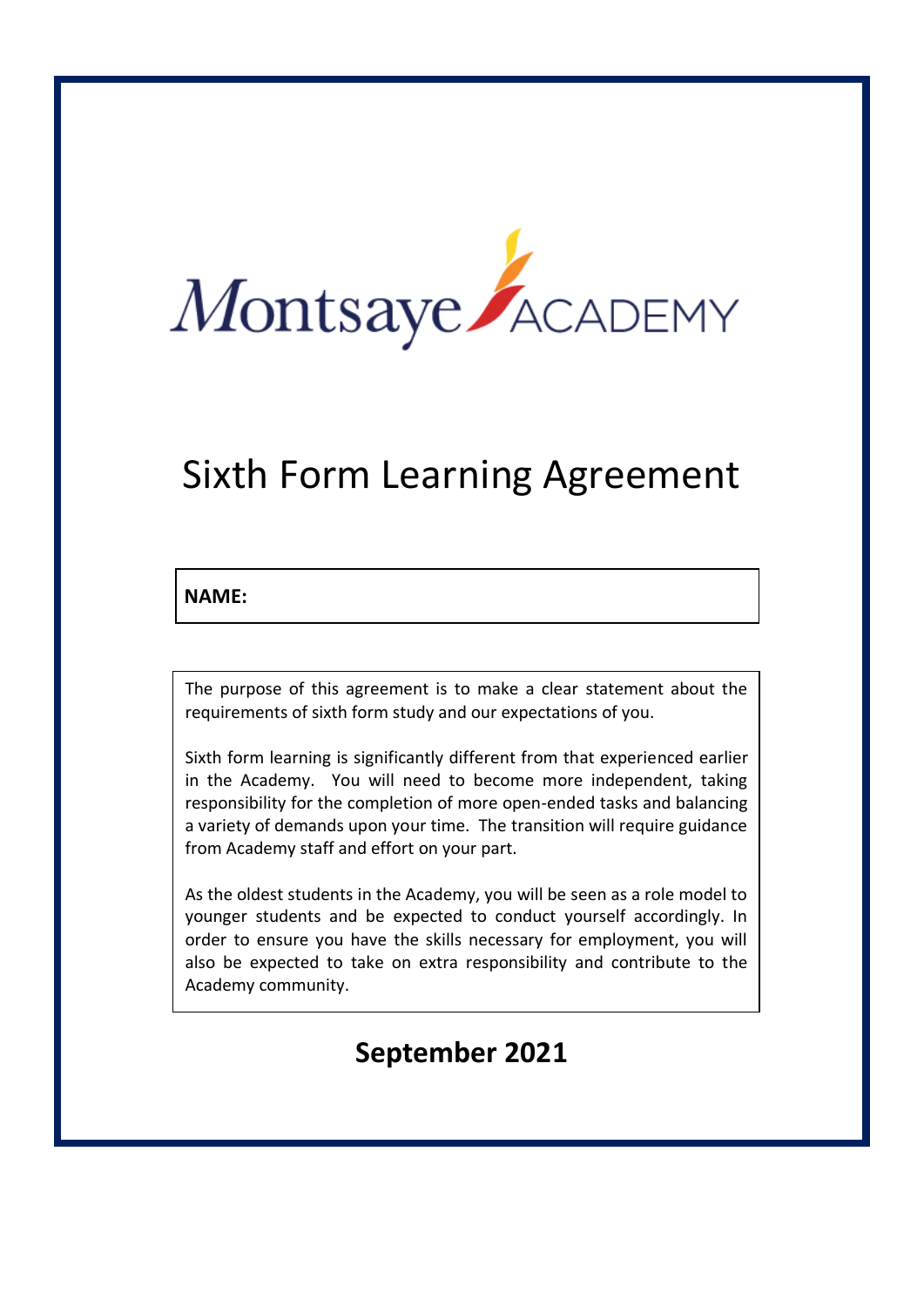#### **Montsaye Academy will provide:**

- **Teaching** and **support** that will prepare you to meet the specification requirements of your chosen courses.
- **Induction activities**, particularly in the form of **study skills**, to enable a successful transition to Sixth Form learning.
- Information about your potential in the form of **target grades.**
- Information about **your progress** in meeting the requirements of each subject, in the form of marking, subject reviews, estimated grades and mentoring discussions.
- An understanding of what is required to make **further progress.**
- A **working environment** conducive to the completion of work outside lessons, including noncontact time for your independent study.
- **Resources and study areas** to enable the completion of work outside lessons.
- **Opportunities** to contribute to the Academy and wider communities, and develop the **skills necessary for employment**, by taking on extra responsibility.
- **Careers and higher education guidance.**
- **Personal support** should the need arise.

#### **In order to be successful in my Sixth Form courses I understand that I should:**

- View Sixth Form as a **full-time commitment.**
- **Take responsibility** for my own learning.
- Discuss any changes I wish to make to my subjects with the Head of Sixth Form**. I may not drop or change a subject without following this process.**
- Create and maintain **organised folders** of work as advised by my teachers.
- **Complete work as it is set** in order to meet deadlines and avoid falling behind.
- Participate in the **review process**, both in lessons and by attending all tutor discussions.
- Be prepared to **discuss any difficulties** that may arise with subject teachers or the sixth form team.

# **I will comply with the guidelines set out in the 'Attendance and Punctuality Guide'. In particular, I will:**

- **Attend all timetabled lessons**, including PSHE. I will ensure that my attendance does not fall below 95%.
- **Sign in on arrival to school** every day so that my attendance is recorded.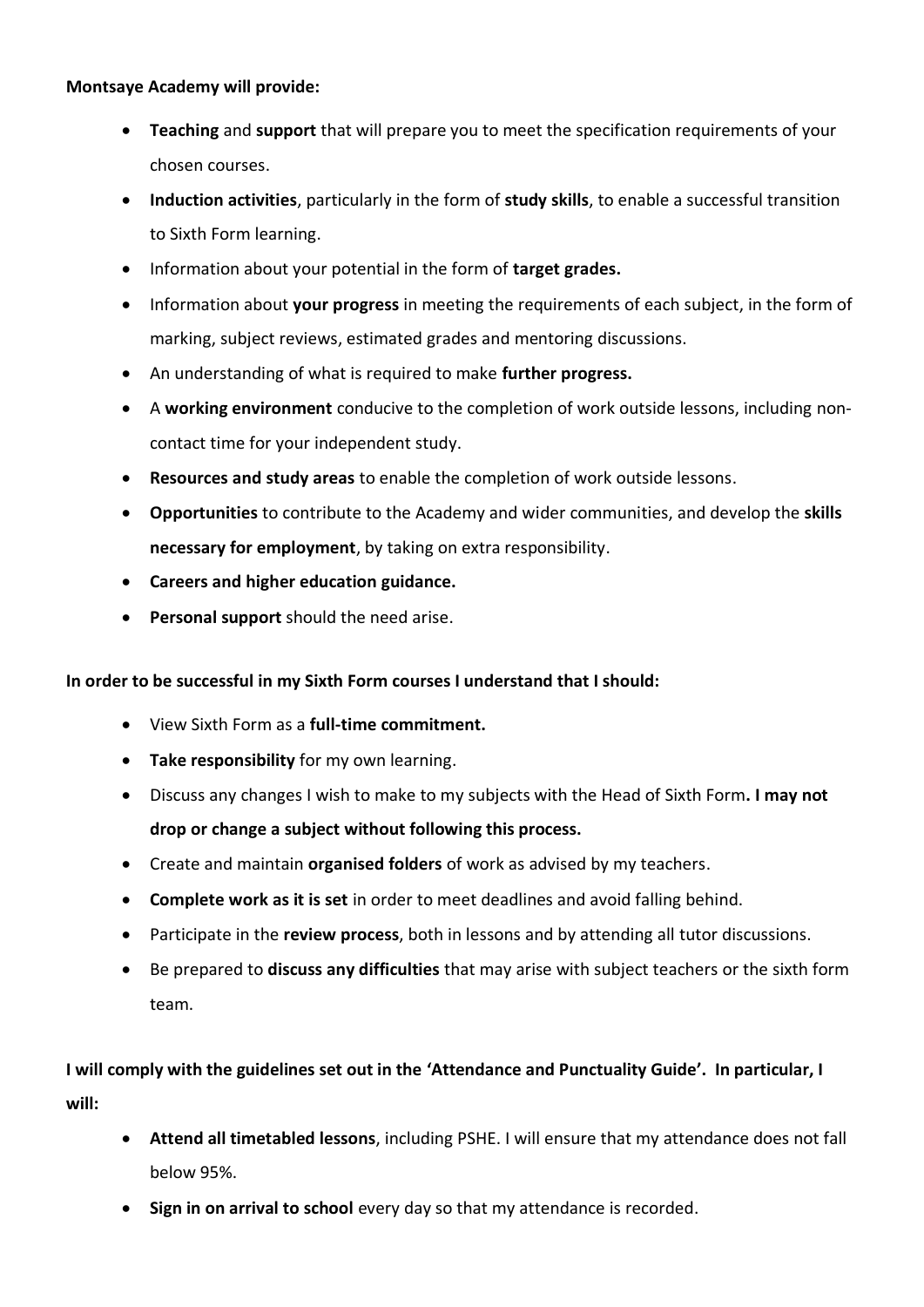- Ensure that any paid work I do does not take priority over my Academy work. **Under no circumstances should paid work be undertaken during the school day, whether you have timetabled lessons or not. It is advisable not to exceed 10 hours per week of paid work during term-time.**
- Avoid making appointments that coincide with lessons (including PSHE).
- **Sign in and out of the Academy,** using the sheets in the Sixth Form Centre, to provide an attendance record for the purpose of emergency evacuation.

**I will comply with the guidelines set out in the 'Managing your Private Study Guide'. In particular, I will:**

- **Plan** the work I will complete during **my non-contact time** so these periods are used appropriately.
- Spend the same number of hours on **work outside lessons** that I spend in lessons.
- **Not use my phone during non-contact time in school.**
- Use the study areas provided in a **quiet and sensible manner,** being **respectful** of others studying around me.

#### **In order to fulfil my responsibilities as a Sixth Form student I should:**

- Recognise that, as a sixth form student, my conduct and decisions should set an **example for younger students.**
- **Check my school email account on a daily basis** so that I do not miss important information.
- Adhere to the **sixth form dress code.**
- Recognise that, although I am now in the sixth form, I should still observe Academy guidelines about **student conduct**, especially in lessons.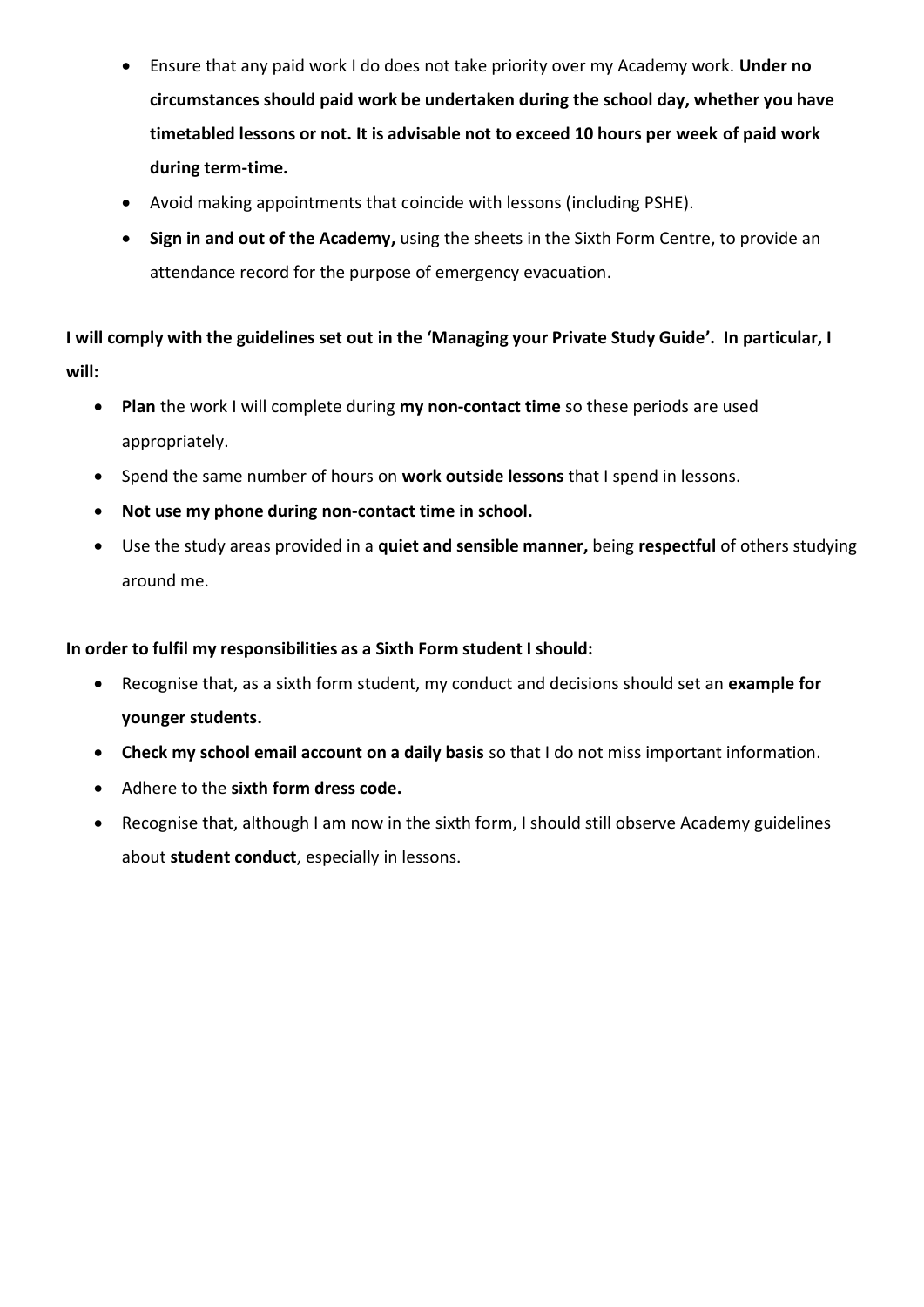# **Sixth Form Network and Internet Agreement**

Responsible use of network and internet facilities is a standard workplace requirement, and your use of the Academy network should reflect that you understand this.

#### **I understand that:**

- Access to the Academy network and internet connection is controlled by standard login and password – **neither of which should be shared with other students.**
- I should only store material relevant to Academy courses in my network area.
- I am responsible for everything stored in my network area.
- My work area and any storage devices, including personal laptops, used in conjunction with the Academy network, may be checked by Academy staff.
- If I bring my own laptop or tablet to school, I must comply with the guidelines set out in the 'Bring Your Own Device' Policy.

# **Sixth Form Plagiarism Agreement**

Plagiarism is taking someone else's work and pretending that it is your own. It includes copying work completed by another student, or copying work from other sources, e.g. the internet.

#### **I understand that:**

• If I commit plagiarism, that this is a serious breach of exam regulations which could result in being asked to resubmit work, or disqualification from the final examination. If this reduces the number of subjects studied, then my place in the sixth form could be at risk.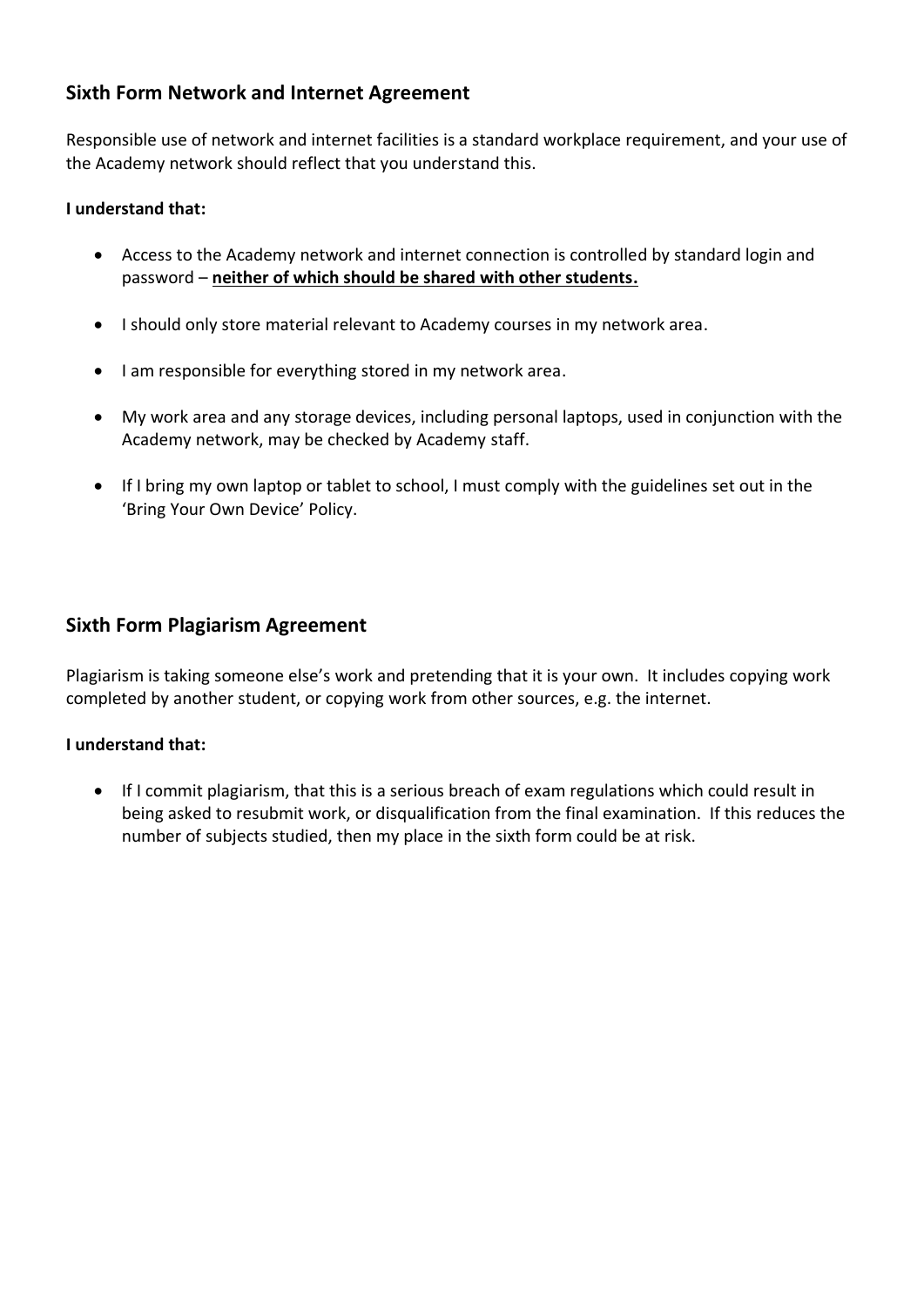# **Sixth Form Dress Code**

Like any place of work, Montsaye has expectations of how members of its community should dress. This is not in order to suppress individuality but so that everybody understands what is acceptable and where the boundaries are located. The dress code is designed to enable all members of the community to work together in a safe environment free from embarrassment.

Sixth Form students should dress smartly and appropriately for a working day at the academy. They should be sensitive to the needs of our community and set a good example to our younger students. We expect our students to use their common sense and judgment when choosing clothes for work at the academy. Students should dress in ways which are appropriate for a working day in the academy and this may need to be different from how they dress in other situations.

The Sixth Form Dress Code at Montsaye Academy is as follows:

- Smart footwear. No trainers, converse or similar canvas shoes, flip flops or Ugg boots.
- Smart, dark coloured trousers. Jeans and denim are not permitted. Trousers should not have any frays, fringes or rips.
- Smart skirts. No shorter than 10cm above the knee.
- Smart style dresses. No shorter than 10cm above the knee. No 'body con' style dresses. Dresses must have wide fitting shoulder straps - thin or spaghetti straps are not permitted. No shoulders should be on show.
- Smart cotton shirt or polo shirt (buttoned up). No large logos, although a small, discreet logo on the breast pocket is allowed.
- Smart blouse.
- Tops should cover midriffs.
- Smart jumper or cardigan. No hoods or logos. Plain jumpers of a 'sweatshirt-type' material are permitted.
- Ties optional.
- Blazers optional.
- Outer coats no denim jackets.
- Unobtrusive jewellery.
- Natural hair colours.
- No hats or caps should be worn anywhere inside the school building.
- No visible tattoos. If any student has a tattoo in a visible place, it must be covered when in school.
- Sixth Form Lanyard and ID card.

Appropriate dress is part of the sixth form code of behaviour and, if necessary, will be dealt with as outlined in the learning agreement.

Sixth form tutors and teaching staff will check each morning that students are adhering to the dress code. Any infringements will be recorded as a sanction on Go 4 School as S1 'Uniform Expectations'.

For students following courses that involve a practical element (e.g. activewear for Dance), students should bring a change of clothes suitable for the rest of the school day.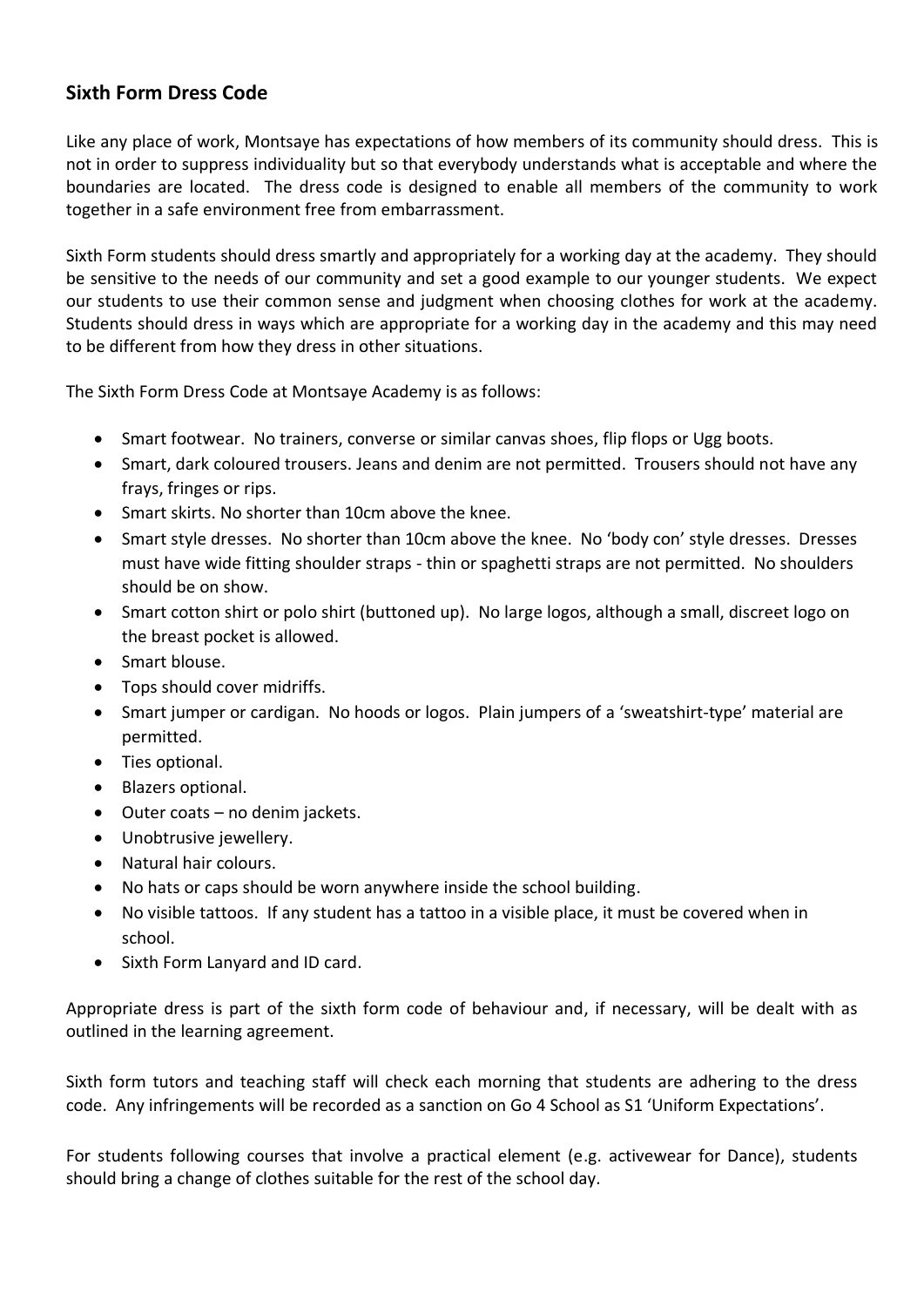#### **Sixth Form Behaviour Management Policy**

It is expected that all students develop the correct attitude to sixth form learning, behaviour and attendance within the first six weeks of term. Students must also show compliance with the dress code and the signing in and out procedures. If, during the first six weeks, it is felt that a student has not made the necessary adaptations to sixth form life, then they may be asked to talk to the Head of Sixth Form about their ability to continue their studies at Montsaye Academy.

Students should appreciate that the early stages of this behaviour management policy are seen by the Academy as part of a process that enables students to make a successful transition to sixth form learning. However, the latter stages of this policy provide a structure by which the Academy may deal with persistent concerns about work, attendance or behaviour. Students should be aware that failure to meet the expectations outlined in the Learning Agreement could result in permanent exclusion from the Academy.

- **Stage 1** Subject staff will raise concerns about quality of work, meeting deadlines or behaviour in lessons with the student. This will include contact with parents/carers, and will be recorded as a sanction on Go 4 Schools in the usual way. Sixth Form staff will run a weekly behaviour check on G4S to identify students on stage 1.
- **Stage 2** If the concern continues, sixth form staff will be informed. They will then raise the concerns with the student, and discuss expectations and strategies for improvement. Targets for improvement will be set, which will be reviewed after a four-week period.
- **Stage 3** If students do not respond to guidance at stages 1 or 2, the Head of Sixth Form will contact parents/carers to raise concerns about behaviour in lessons, attendance, quality of work, meeting deadlines, etc.

Isolated incidents of poor behaviour will be referred directly to the Head of Sixth Form, who will decide, in consultation with senior colleagues, how best to proceed. This could include moving directly to stages 4 or 5, or a period of internal exclusion.

- **Stage 4** If there is no improvement from stage 3, the Head of Sixth Form will invite parents/ carers into the Academy to discuss the lack of progress. Targets for improvement and a review date will be agreed during the meeting.
- **Stage 5** The student may be excluded from the Academy if he or she fails to meet the targets agreed at stage 4.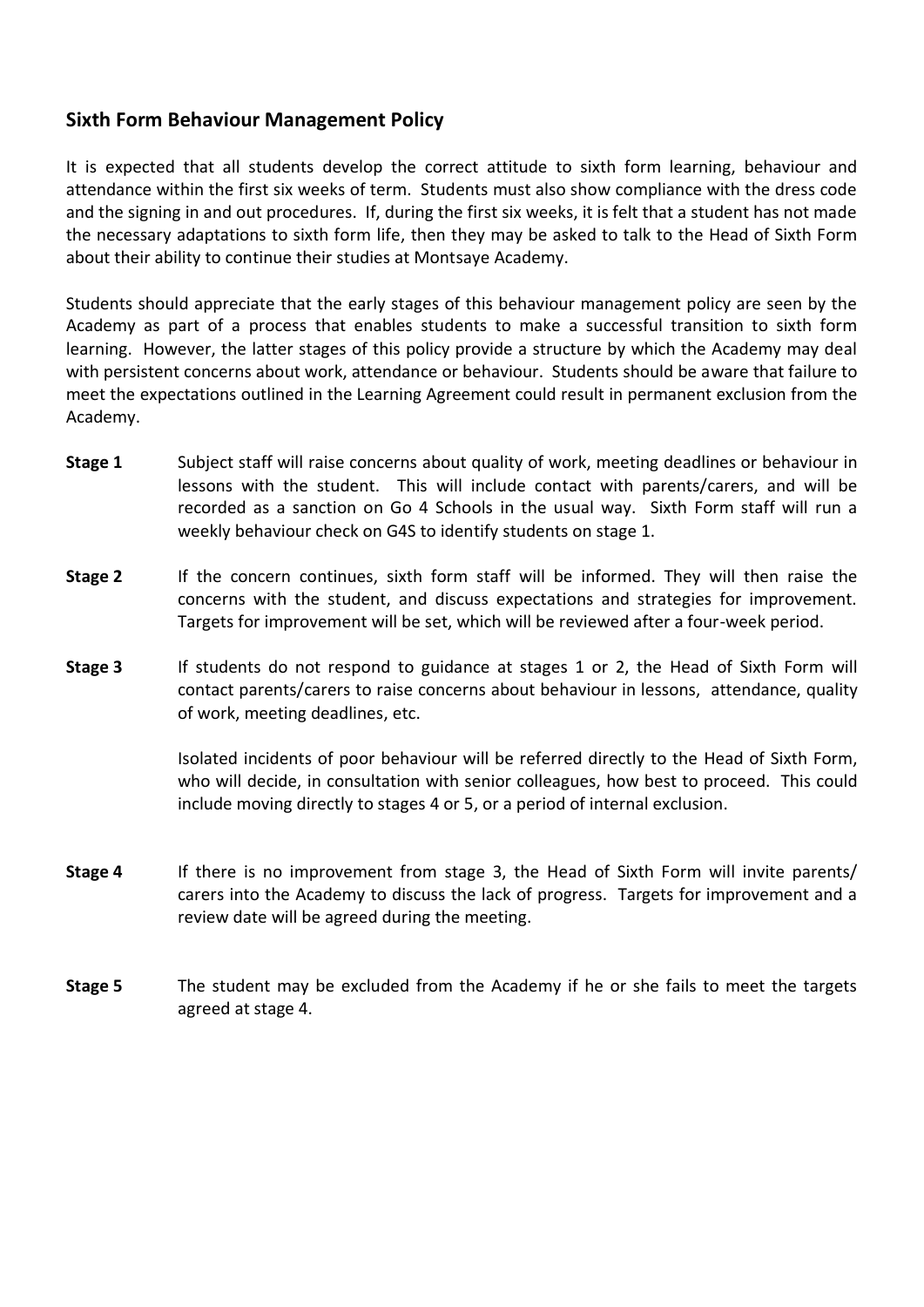#### **Sixth Form Lesson Attendance Policy**

Students should appreciate that attendance in lessons is crucial to the success of their studies and that choosing which lessons to attend is **not** a privilege accorded to Sixth Form students. The latter stages of this procedure provide a structure within which the school may deal with persistent concerns about attendance. Students should be aware that failure to meet the expectations of high attendance (at least 95%) could result in them being asked to leave. Please read this section in conjunction with the 'Attendance and Punctuality Guide' you have been given.

- **Stage 1** Based on information gathered from weekly attendance checks, sixth form staff will raise concerns about low attendance with the student directly once it reaches 95%, and ensure students are aware that their parents will be informed if attendance does not improve.
- **Stage 2** If the student's attendance does not improve and falls below 95%, a letter will be sent to parents/carers to ensure that they are aware of the situation, to emphasise the importance of regular attendance and to investigate any reasons that may explain it. Students will then have a four-week period of attendance monitoring in which to improve.
- **Stage 3** If a student's attendance does not improve after four weeks, and in response to guidance at stages 1 or 2, they will have a meeting with the Head of Sixth Form, where concerns will be discussed and targets set.
- **Stage 4** If there is no improvement from stage 3, the Head of Sixth Form will invite parents/ carers into school to discuss the lack of improvement. An attendance target will be set and a review date will be agreed during the meeting.
- **Stage 5** If the student fails to meet the target agreed at stage 4, the student will have a meeting with the Head of Sixth Form and the Vice Principal in charge of Sixth Form to explain the reasons why this has not been possible. If it is decided that there is unlikely to be any improvement in the situation, and that therefore Montsaye Academy is not the appropriate place for the student to pursue their education, then the student will be taken off roll and provided with the support necessary to pursue their education elsewhere.